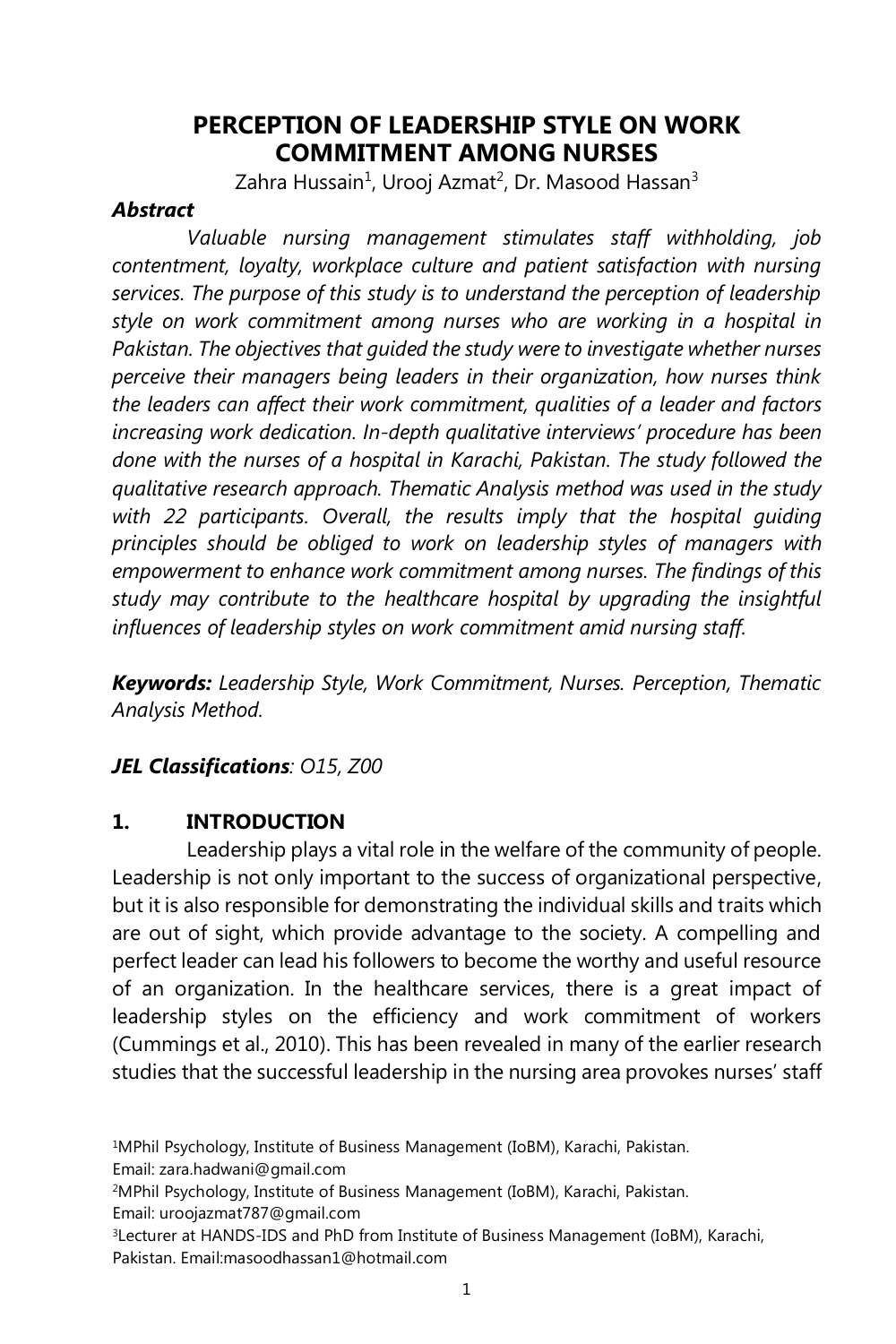to retain in the hospital and enhance their satisfaction and commitment level (Olu-Abiodun & Abiodun, 2017).

Now-a-days nurses face high congestion of challenges in their workplace; even they try to deal with those challenges but completely failed. That's why there is a requirement of a leader who can guide and give support to nurses to pursue their goals by following a different leadership style (Olu-Abiodun & Abiodun, 2017). Many research studies discussed about the leadership as per perception of nurses. The main purpose of this study is to examine the perception of leadership styles among nurses, who are working in a semi-government hospital of Karachi, Pakistan. The main purpose of leadership is to give the organization a new direction of life. It can be defined as a process to reform and modify the behavior of an individual by the impact of a person who provoke them to move forward and achieve more than their expectation (Aziri, 2011).

There is a great importance of leadership skill in the nursing sector so this study emphasized on the hospital where the job of nurses' tough and includes shifts of day and night. This study will promote the leadership perception amid nurses. This research focused on utilizing information by underlining the workable influence of leadership styles that maintain and increase the success of this hospital. Through this research , we found the areas where there is lack of leadership implications and where further improvement is required (Jing & Avery, 2011).

This research is also helpful by putting together all the information in the area of leadership covered by the impact of leadership styles on the work commitment of nurses in their workplace. This research presents the extension to the area of leadership. Therefore, this study pursues the professional as well as theoretical information that can be utilized in the future by the individuals who make polices and by the HR Professionals to increase the organizational development, enable them to use the best way of leadership to increase the commitment and productivity of employees (Ogola, Sikalieh, & Linge,2017).

This research also gives brief understanding of the idea of leadership within the health sector of Pakistan related to commitment of medical staff, to find out the problems that hospitals are facing with the lack of leadership skill, to evolve the structure of leadership traits in variety of ways and to know about the creative innovation and staff behaviors in the result of leadership style. This research covered the nurses of a hospital that are dependent of the senior managers, HoD's, support staff and hospital in-charge to increase the work commitment in their lower staff through their leading style. Collection of data was completed within the context of the hospital located in Karachi city.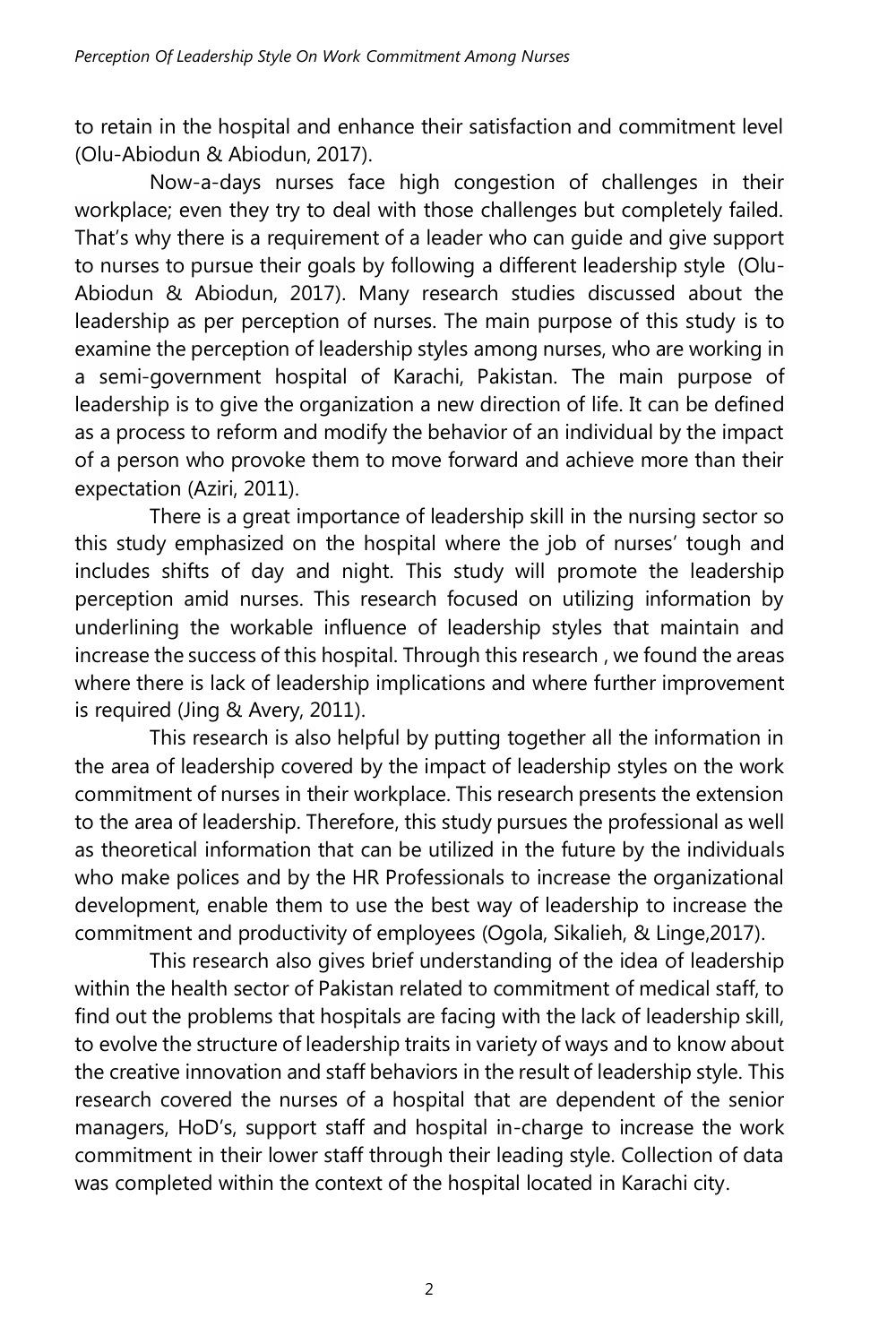The problem which we attempted to find out in this research study was the discontinuity in the support and learning of the fact that the leadership styles affects the commitment of nursing staff in all the medical hospitals of Pakistan through implementing this research on one of a hospital in Karachi, Pakistan. Very small numbers of research studies in Pakistan linked various aspects of leadership that have given inspiration of subordinates to implement such aspects in their workplace. This gap appeals us to enhance the knowledge of perception of leadership, traits of leaders and the aftermath response of employees. With this study, we tried to increase the awareness of outcomes of the leadership for attaining the objectives of organizations which can bring the good change in the medical sector as well as in our society.

Our basic research question is mentioned below: "How the Perception of Leadership style can improve the work commitment among nurses?"

We have also developed few interview questions from the abovementioned question. We would try to search out the effective information from the interviews that we have conducted for this research. In addition to this, we expected that the findings would be valuable to management research and practice for future.

### **1.1. Study Objectives**

To examine the perception of leadership style on work commitment among nurses to improve patient care and preserve expert nurses by increasing their job satisfaction.

## **2. METHODOLOGY**

Detailed interviews with nurses was carried out at a healthcare setting in Karachi, Pakistan. The study followed the qualitative research approach by using the consecutive sampling technique (Patton, 2005), having 22 participants.

The target population was nurses of healthcare setting selected for the study, who were currently employed with having more than 10 years of work experience. Selected participants were given a phone call to ask about their feasibility for the interview. Participants who were willing to be a part of the study were given a summary of the topic guide which included content to be looked at during the interview. The duration of the study was 6 months that is from May 2019 to October 2019.

Data was collected until data saturation. The sampling frame was kept under regular evaluation. We sustained to take interviews in anticipation of achieving data saturation. As a researcher, we got the consent form filled by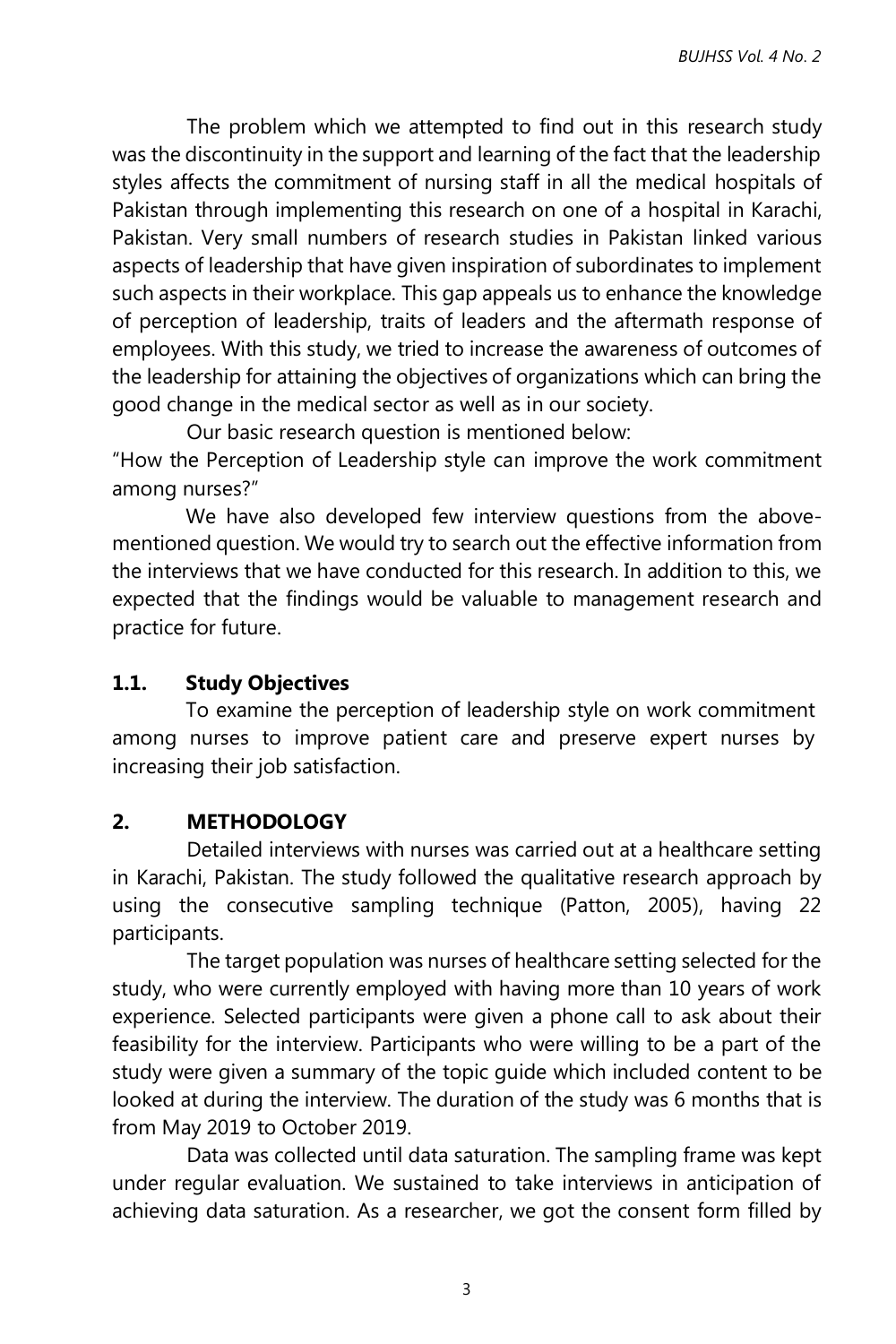the head of the department and also by the participants as well mentioning that their names will not be disclosed nor their names would be quoted at any part of research. Confidentiality was given the highest significance for building professional researcher-participant relationships.

# **2.1 Transcription of Recorded Interviews**

Interview Transcription is the manner of recording a discussion between two or more people. This was done from an audio recording. After recording an interview, transcribing was the next big step. Name of the interviewer, interviewee, time, date, and location, where it took place was noted down. Then, interviews were generally in question-and-answer format. Both questions as well as interviewee's answer were included. Each and every word was transcribed; a paragraph was inserted in between whenever an interviewee makes a new idea and a space was put in between each speaker. After finishing the initial draft, we listened to the tape again and read the transcribed interview at the same time. Next, editing started in which abbreviations were spelled out and all punctuations were cleared. Grammar, spellings, and the content in the final copy was corrected. Unstructured interviews were conducted for approx. 30 minutes while consent was taken from the nurses before recording the interviews.

We did a pilot study on 5 individuals, before starting the main study. The pilot study was done for checking the understanding of the participants regarding the directions, and if we are able to depict effective questions, helping us in our research question. Lastly, an amendment would be made if anything turns out vague. The responses of pilot study were not part of our final study findings. After conducting the pilot study, we rephrased the questions to give a clear understanding to the participants.

Consequently, we carried out data reduction to put the spotlight on the data that was pertinent, significant, and related to research question.

# **2.2 Coding Analysis**

The steps in a Thematic Analysis included familiarizing with the data, assigning preliminary codes to the data in order to describe the content. Search for patterns or themes in the codes across the different interviews. Then themes were reviewed. Next, themes were names and defined and then report was produced. All the responses were read thoroughly for coding theme, related to the research question. With data reduction, we were successful to draw themes and patterns associated with the research question.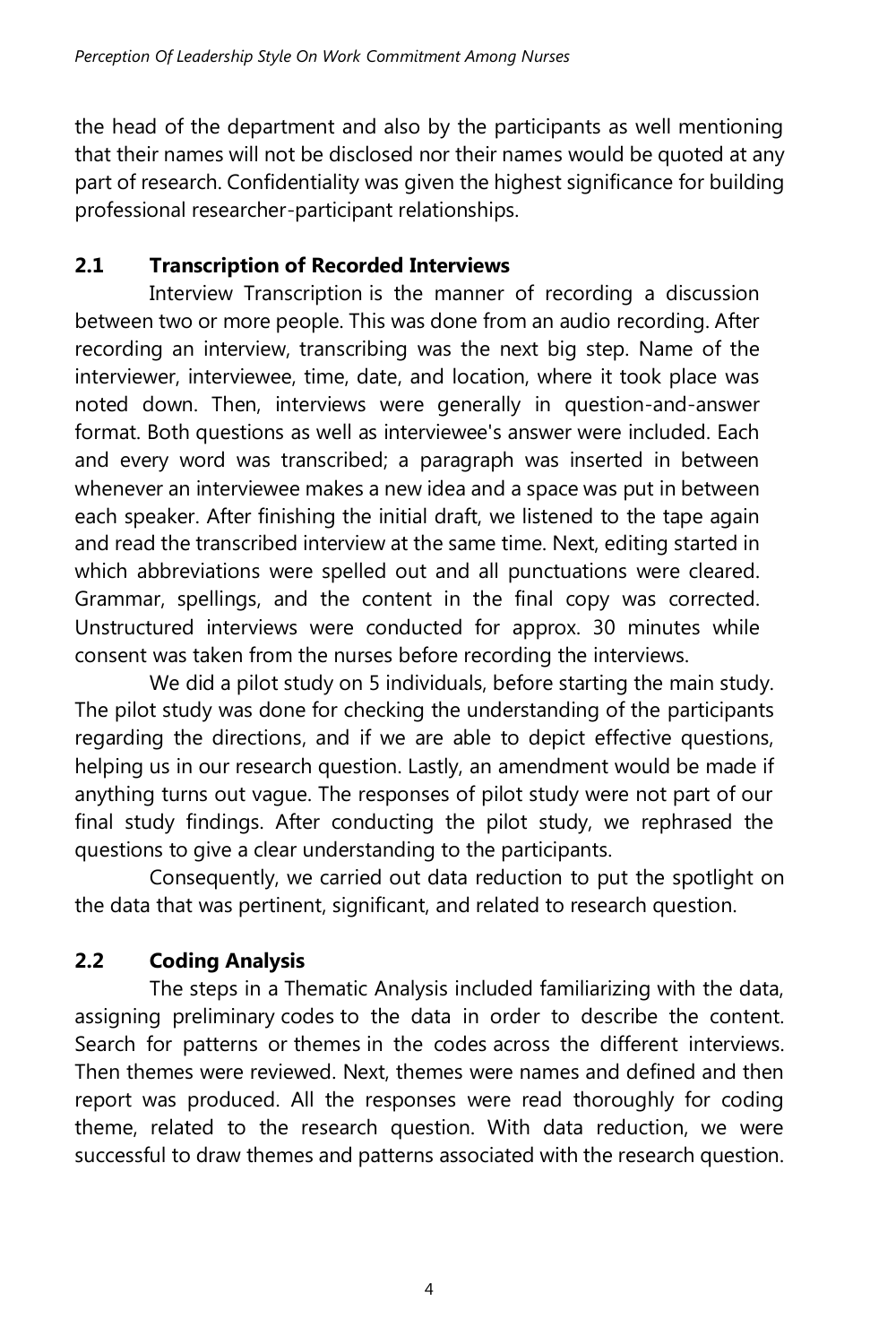### **2.3 Thematic Analysis Method**

Thematic Analysis method was used in the study. Thematic analysis (TA) is a widely-used qualitative data analysis method. It is one of a cluster of methods that focus on identifying patterned meaning across a dataset. It emphasizes identifying, analyzing, and interpreting patterns of meaning within qualitative data. Thematic analysis is a method of analyzing [qualitative data.](https://www.scribbr.com/methodology/qualitative-quantitative-research/) It is usually applied to a set of texts, such as [interview transcripts.](https://www.scribbr.com/methodology/transcribe-interview/) The researcher closely examines the data to identify common themes – topics, ideas, and patterns of meaning that come up repeatedly. There were various approaches to conducting thematic analysis, but the most common form follows a six-step process including [familiarization,](https://www.scribbr.com/methodology/thematic-analysis/#step-1-familiarization) [coding,](https://www.scribbr.com/methodology/thematic-analysis/#step-2-coding) [generating themes,](https://www.scribbr.com/methodology/thematic-analysis/#step-3-generating-themes) [reviewing themes,](https://www.scribbr.com/methodology/thematic-analysis/#step-4-reviewing-themes) [defining and naming themes](https://www.scribbr.com/methodology/thematic-analysis/#step-5-defining-and-naming-themes) and lastl[y write](https://www.scribbr.com/methodology/thematic-analysis/#step-6-writing-up) up.

### **2.4 Data Collection and Analysis**

The data were collected by using a constructed interview method, best be characterized as a semi-structured interview *face-to-face, computerized, or phone interview*. In order to analyze the data, the "content analysis" technique was employed. This type of analysis usually aims to analyze similar data on a topic and comment on it (Büyüköztürk et al., 2008; Mayring, 2000; Yıldırım & Şimşek, 2000). The first step taken in the data analysis process was the data organization procedures recommended by Bogdan & Biklen (1998). In organizing the data, the researcher revisited each interviewer and listened to each audiotape while reviewing the transcripts to ensure the accuracy of the data. Each participant's interview transcript was later analyzed according to the data analysis procedures described by Bogdan & Biklen (1998), which call for development of coding categories, mechanical sorting of the data, and analysis of the data within each coding category. In this respect, each participant's interview was coded separately according to the participant's views on leadership style as well as on various emerging themes and, later on repeated themes among the interviews was grouped into coding categories. It was done in three steps: category definition, exemplification, and codification regulation. First, the answers to each question were separated into meaningful categories, named, and coded. For example, the questions were conceptualized and named with four separate statements as leadership style. These are Leaders influencing work commitment, traits of a leader, manager's role. In the second step, the conceptualized statements were brought together. In the third step, it was intended to avoid repetition. In the last phase, the identified results were explained and related to each other. It was also intended to build a cause-and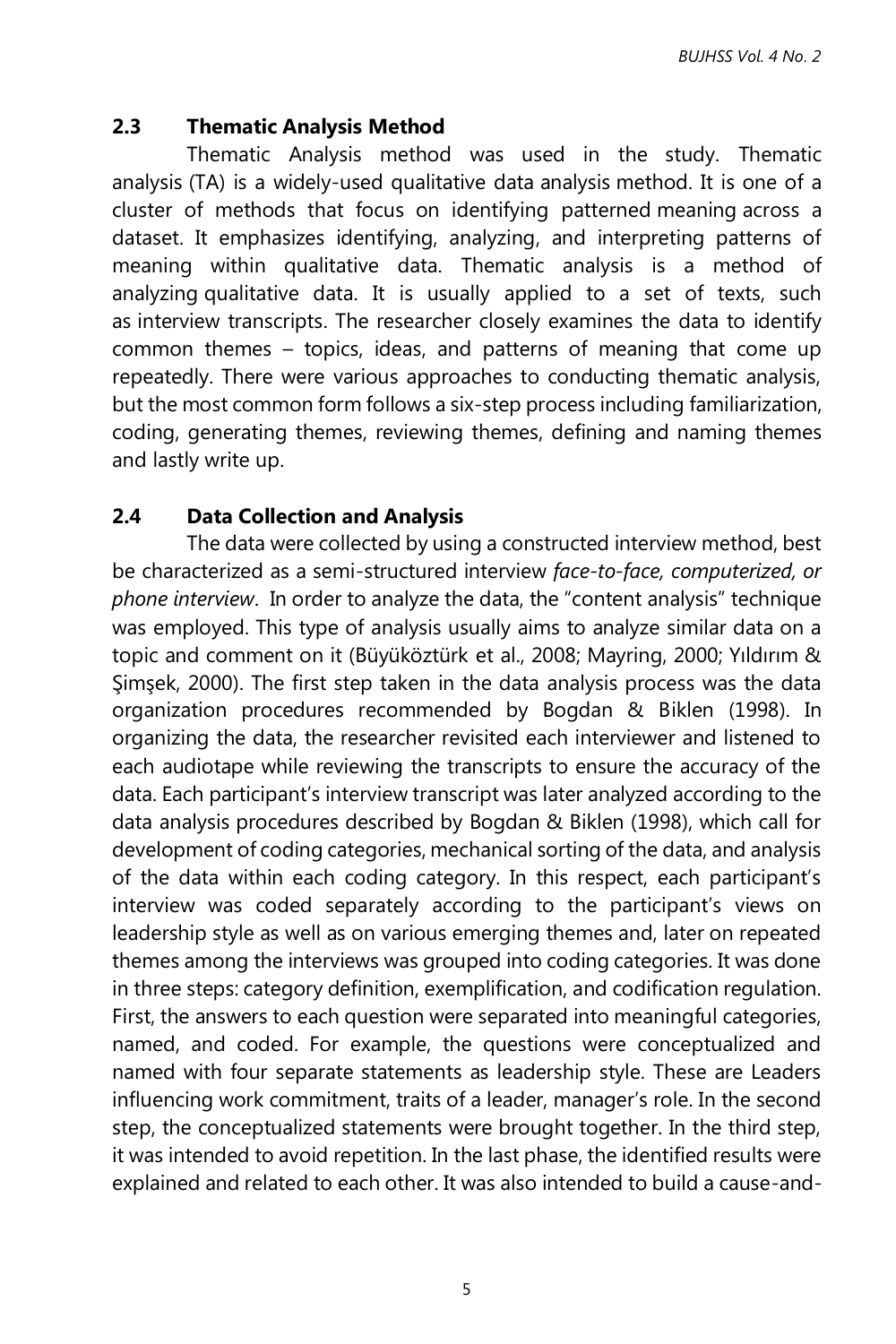effect relationship among the separate parts. In this sense, the views of nurses were coded as N1, N2, N3, and N4.

The constant comparative approach was used in the process of organizing and analyzing the data (Glaser, 1992). The use of the constant comparative method results in the saturation of categories and the emergence of theory. Theory emerges through continual analysis and doubling back for more data collection and coding (Bogdan & Biklen, 1998; Glaser, 1992). In this method, each set of data collected (*interview transcripts*) were reviewed in search of key issues, recurrent events, or activities in the data that became categories of focus. The data for each participant were reviewed multiple times for confirmatory and contradictory statements until the data were organized into satisfactory categories and sub-codes to address the research question. In order to fulfill the aforementioned purpose, the following semi-structured questions were raised:

- Leaders influencing work commitment
- Traits of a leader for increasing work commitment
- Manager's role in increasing work commitment
- Suggestions for managers for becoming leaders in future

# **3. RESULTS**

*Characteristics of Participants*

We achieved 81% (18/22) recruitment rate (see Table 1 for key characteristics of participants).

| <b>Identifier</b> | <b>Discipline</b> | Gender |
|-------------------|-------------------|--------|
| W1                | Nurse             | Male   |
| S <sub>2</sub>    | <b>Nurse</b>      | Male   |
| N <sub>3</sub>    | Nurse             | Female |
| J4                | Nurse             | Female |
| H5                | Nurse             | Male   |
| S6                | Nurse             | Female |
| R7                | Nurse             | Female |
| R <sub>8</sub>    | <b>Nurse</b>      | Female |
| S9                | <b>Nurse</b>      | Female |
| Z <sub>10</sub>   | <b>Nurse</b>      | Female |
| A11               | <b>Nurse</b>      | Male   |
| <b>S12</b>        | <b>Nurse</b>      | Male   |
| A13               | <b>Nurse</b>      | Male   |
| N14               | Nurse             | Female |

## **Table 1:**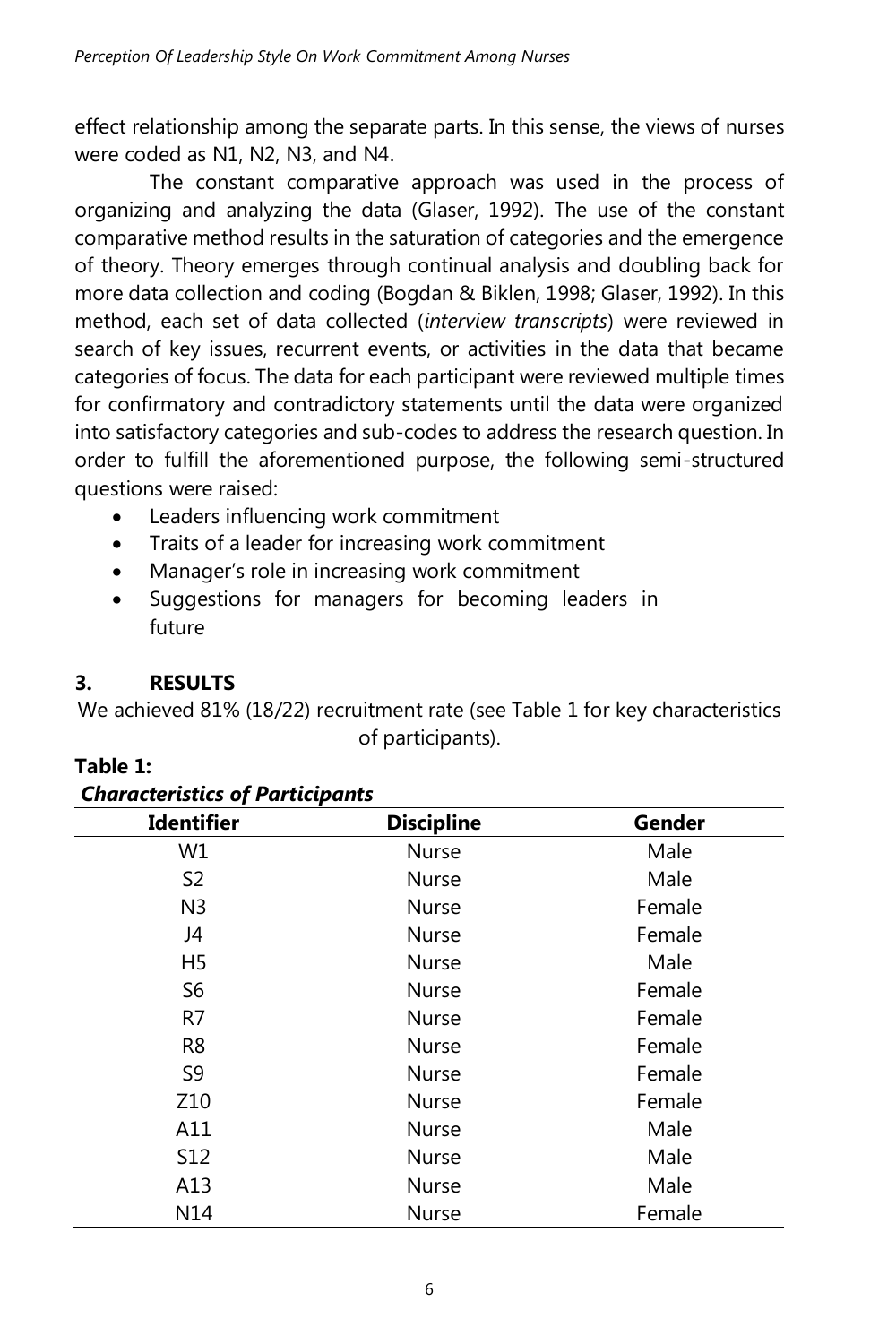| S <sub>15</sub> | <b>Nurse</b> | Female |
|-----------------|--------------|--------|
| S <sub>16</sub> | <b>Nurse</b> | Female |
| N17             | <b>Nurse</b> | Female |
| N <sub>18</sub> | Nurse        | Female |
| H19             | <b>Nurse</b> | Male   |
| I <sub>20</sub> | <b>Nurse</b> | Male   |
| M21             | <b>Nurse</b> | Male   |
| Z22             | Nurse        | Female |
|                 |              |        |

The following key themes emerged from the analysis and are findings includes traits of leaders, lead the team, role modeling, teaching, and training, motivation, factors influencing work commitment and nursing background.

### **3.1 Traits of Leaders**

Traits of a leader was the primary theme, which depicts that nurses perceive a leader's traits as the most important in their work commitment. Participants stated that a leader needs to be problem-solver, punctual, pleasant personality, cooperative, educated, polite, communication skills, hardworking, helpful, and active. Let's put spotlight and see what the participants said about the traits in the interview:

*W1: "I think if we see overall then professionally some people do have the skill of a leader. This can be justified that when managers lead the team, we utter yes that's our boss and he is our leader. He is our backbone and if manger works efficiently then we will totally try to become efficient in our work as well. Even the way managers motivate, solve problem, and encourage, in that too, reflects their leadership skills, their role-model gives us an attraction. A leader is a person who will train others to become like him. If we take example of nursingaid, they are trained to work. They are not trained to know what they are working. So, if a role is clear then that makes a manager into a leader. To make it short: a leader is a manager who teaches the team about the knowledge of their work, encourages, supports, helps, works efficiently and actively".*

*S2: "When you need to lead a team, you need to set goals and vision. You carry out tasks and assign responsibilities among team. Leader should also make the task clear. If the technique will be taught, then employee will be able to work effectively and they will stay motivated. New learning should be given, job safety, experienced manager, fringe benefits plays a great role in increasing commitment. Leadership qualities and skills matter a lot for managers".*

Manager is a person who manages and leader is a person who looks through subordinate's perspective and tries to understand them. If leader has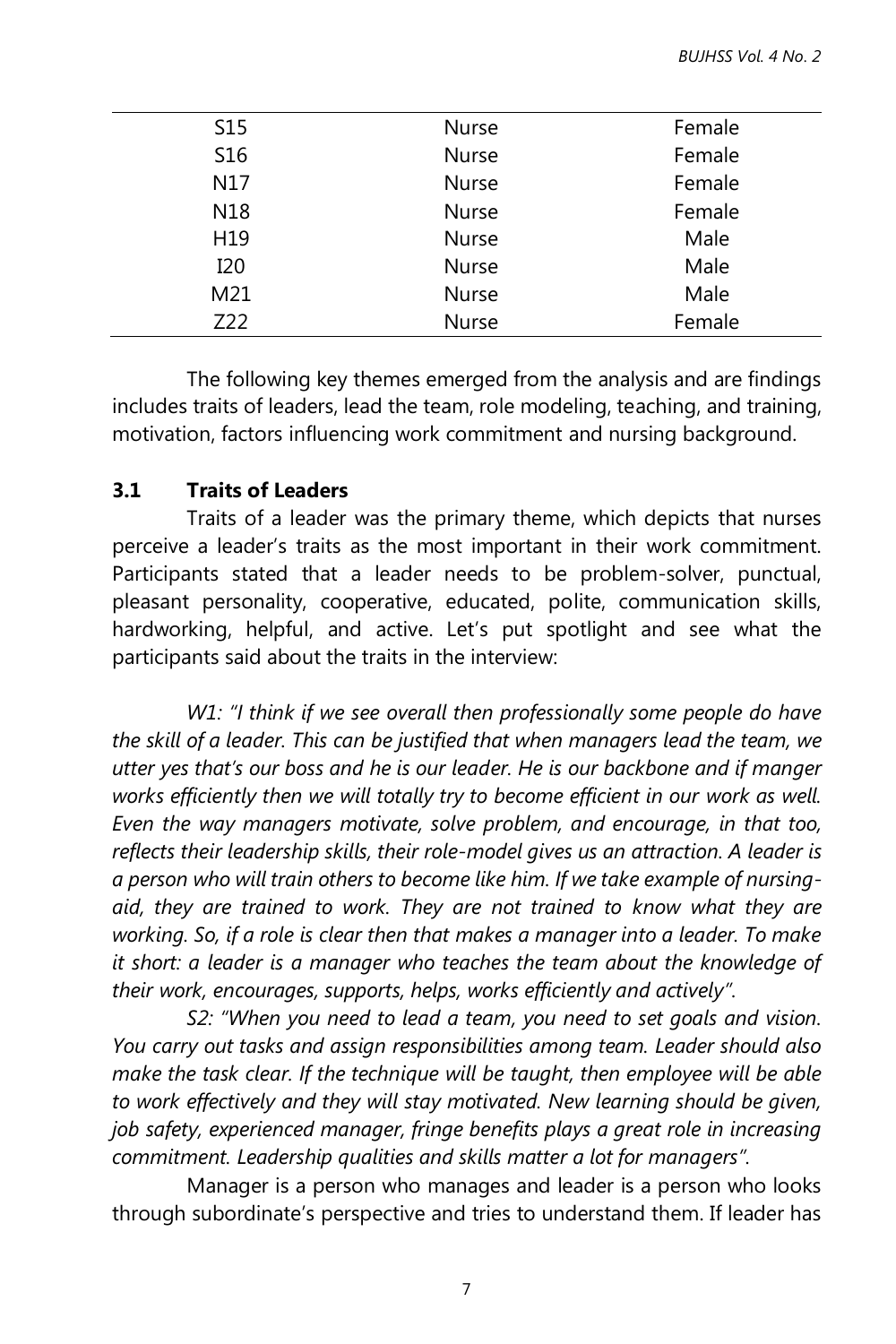leadership traits, then nurse will be satisfied. If a leader is honest and is from same profession and has experience also then that can increase work commitment.

*R8: "Manager has the ability and skill of getting work done, manager's communication should be strong, should have knowledge of nursing, punctual, gives direction, leads the team, fulfill objectives, salary should be good as well and employee should be motivated with incentives".*

# **3.1.1 Lead the Team**

Leading the team is the core responsibility of a manager, while interviewing, nurses emphasized on manager's being able to lead.

*Z19: "Managers lead us in a correct direction, and they want us to perform like them and they try and teach skills to us. They give easy access to us to work with them".*

*A11: "Manager needs to lead the department so for that they need to have to be a leader first and should have leadership qualities. If even a manager is made then without leadership qualities, he won't be able to deal as a manager for more than 2 days. Most important task for manager is about leading team and being fair".*

# **3.1.2 Role Modeling**

Role-modeling was given significant importance by nurses. Nurses perceive their managers as role-models. According to nurses, managers influence their team; they are role models and direct the team about getting task done.

*S2: "My manager is my role-model. There are two kinds of leaders; one who just speaks and give directions, other is the one who sets example. Managers do set example that's why they are leaders. They are role models if we follow their working strategy so we surely get influenced. For example, if the manager works hard so the team will definitely feel serious towards the work and stay committed to their work".*

*A11: "Daily motivation is really needed for the team to work effectively. If a manager will come by 7am in the morning, then after some days the team will also reach early by taking their manager as their role model. So, manager should set example. If manager will come late and leave early then it will not put any positive impact on his team. First manager creates an example and then they should encourage the team to do the same practice because there's a very famous quote: Practice what you preach. So, do it and surely your team will follow you in the same footsteps".*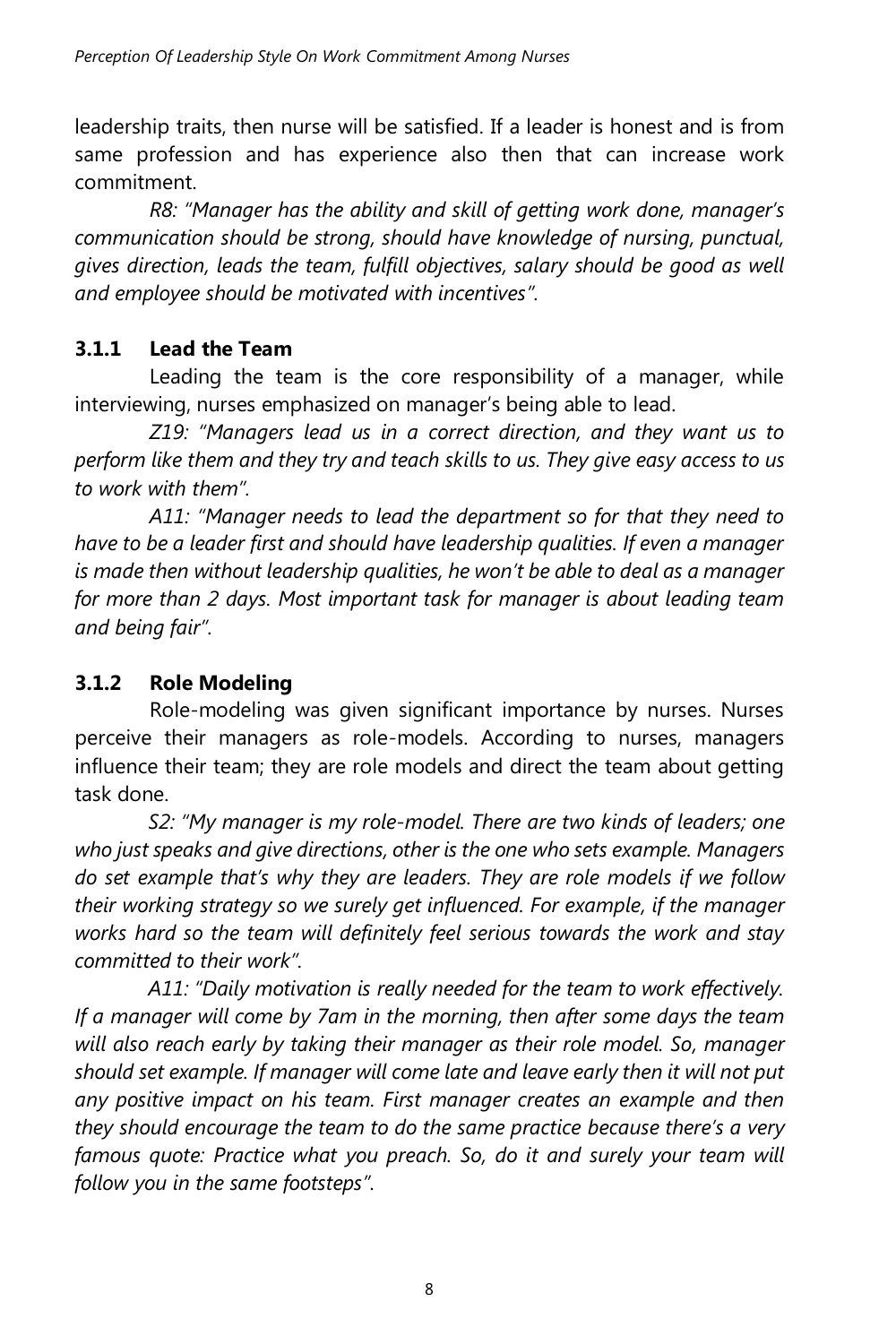Nurses emphasized that managers need to satisfy the team by working themselves and become a role model for others to follow.

*S6: "Manager should be a role model and presents himself so that others follow. Does work first and then ask others to do the task, after setting an example. Example if the leader won't do off then the team will also try not to take off carelessly. So, manager is a leader who sets an example".*

*U15: "In my view, they must be a role-model. If they are role-model they will always have a positive impact on their staff team. If they will be role-model, then everyone will do as presented by the manager".*

 While interviewing, a nurse stated in detail about how important it is for managers to be role models. She presented a scenario of patient's bed-side area, which shows how important a manager's job is in guiding and polishing his team.

*S12: "Being role-model works the most. Managers should take rounds daily in bed-side area to check whether the work is done accordingly. And while doing rounds and audit they should ask critical questions like: They look at Electrocardiogram (ECG) and then ask the nurses, about the interpretation that ECG is displaying. By looking at reports the manager should ask critical questions: How much is the potassium and hemoglobin level? Why is the patient's urine excreted so much in urine bag? Did you provide more fluid to the patient? How much is the white blood cells (WBC)? Is there any line infection? Since when the patient is having fever? Why patient's chest is congested? On such critical questions, if a nurse replies they don't know then they should be asked to study on it and acquire the needed skill and on next visit, manager should again check if the nurse studied the concept or not. This will greatly help the nurse, the organization, the patient and ultimately employee will have a sense of ownership towards the work. Also, he will be satisfied with the manager he has, who is competent at the nursing skill. Such managers are role-models".*

### **3.1.3 Teaching and Training**

It's very important for an experienced nurse to acquire new skills and  $21<sup>st</sup>$  century techniques. In the same way, it's also important for a skilled nurse to gain experience. Nurses perceive that their manager should send them for training in the domain nurses lack expertise. Be it in the knowledge about a disease or in operating a medical device.

*W1: "Manager should visit ward and teach people in ward rather than just sitting in office. If a manager knows more knowledge than nurses, then we will start admitting that they are a leader and we will feel influenced. Details should be checked and rounds should have critical thinking. Leader should train and educate their team; also, timely refresher courses and advance technology* 

9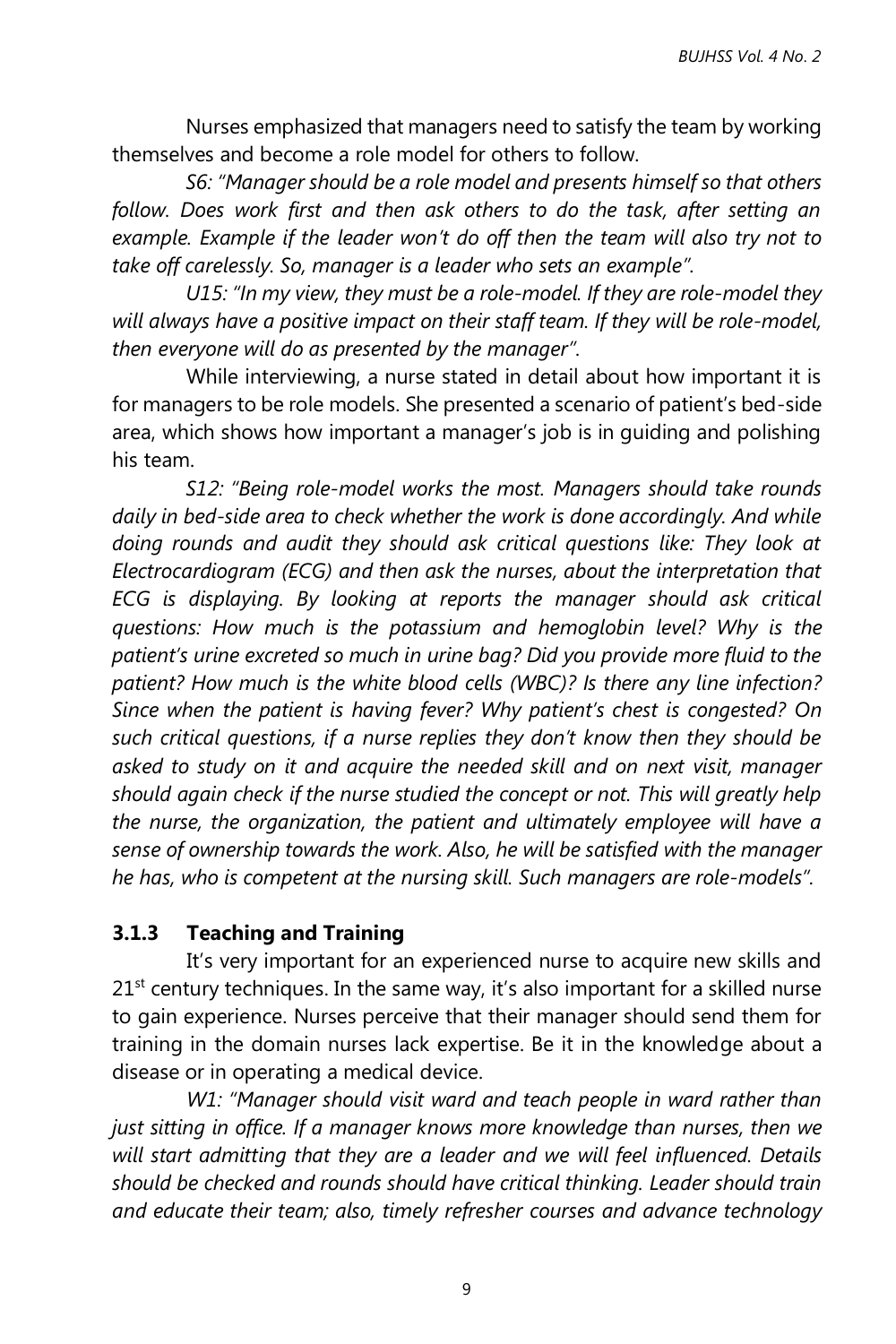*should be taught to the team. The older staff doesn't know about new technology but they have clinical experience and the new staff has hands on technology but no clinical experience. So, its manager's job to create a team keeping both competent people together so that an exchange of skills takes place".*

*J4: "When a crisis is shared with the boss, one type of boss solves it without telling you how to solve it and there is another type of boss, who teaches you how to solve the problem. So, if they teach the skill then next time, I will be able to manage the problem myself. And if my manager will teach me the technique of solving the issue, it will have a positive impact on me".*

*N14: "Nurses perceive that their managers should look for new strategies and keep the team updated with new technologies and research. Should do rounds in ward daily; keep a follow up of assigned task. They should do audit at any time without informing in wards, to know what practices are actually going on in ward, ensuring best nursing practices. Leaders should update the nurses with new technologies, strategies, and research. Nurses who are following conventional nursing roles since a long time, should be melted down by encouraging them to learn new strategies and to attend workshops, teaching them updated knowledge and skills required in the new updated world".*

Sending team on training for polishing skills is also very important for increasing work commitment. Nurses also perceive that getting right equipment in wards will also increase work commitment.

*N3: "A leader should be able to polish skills of the team and increase their knowledge. Leader should transfer their skills into their employee".*

*S9: "With each day, new technology is coming and the most important is to provide updated knowledge to the team. Managers can increase our work commitment through conveying new skills and technology through brochures, trainings, and presentations. Managers should implement the teaching and then expect team to act efficiently. Work commitment can be increased with the updated knowledge we get with new technology. If our boss will keep us updated with new technology, this will increase our work commitment".*

# **3.1.4 Motivation**

There were numerous interviews where nurses stated that encouragement, reinforcement, rewards in form of good appraisal and taking decisions collaboratively with team is counted as one of the most needed things at job.

*U22: "Obviously, if I receive motivation and appreciation from management then I would like to work by taking more interest".*

*W1: "Share your vision with team and team will do it. Motivation is the fundamental human need. Sometimes people have strength to work hard but by*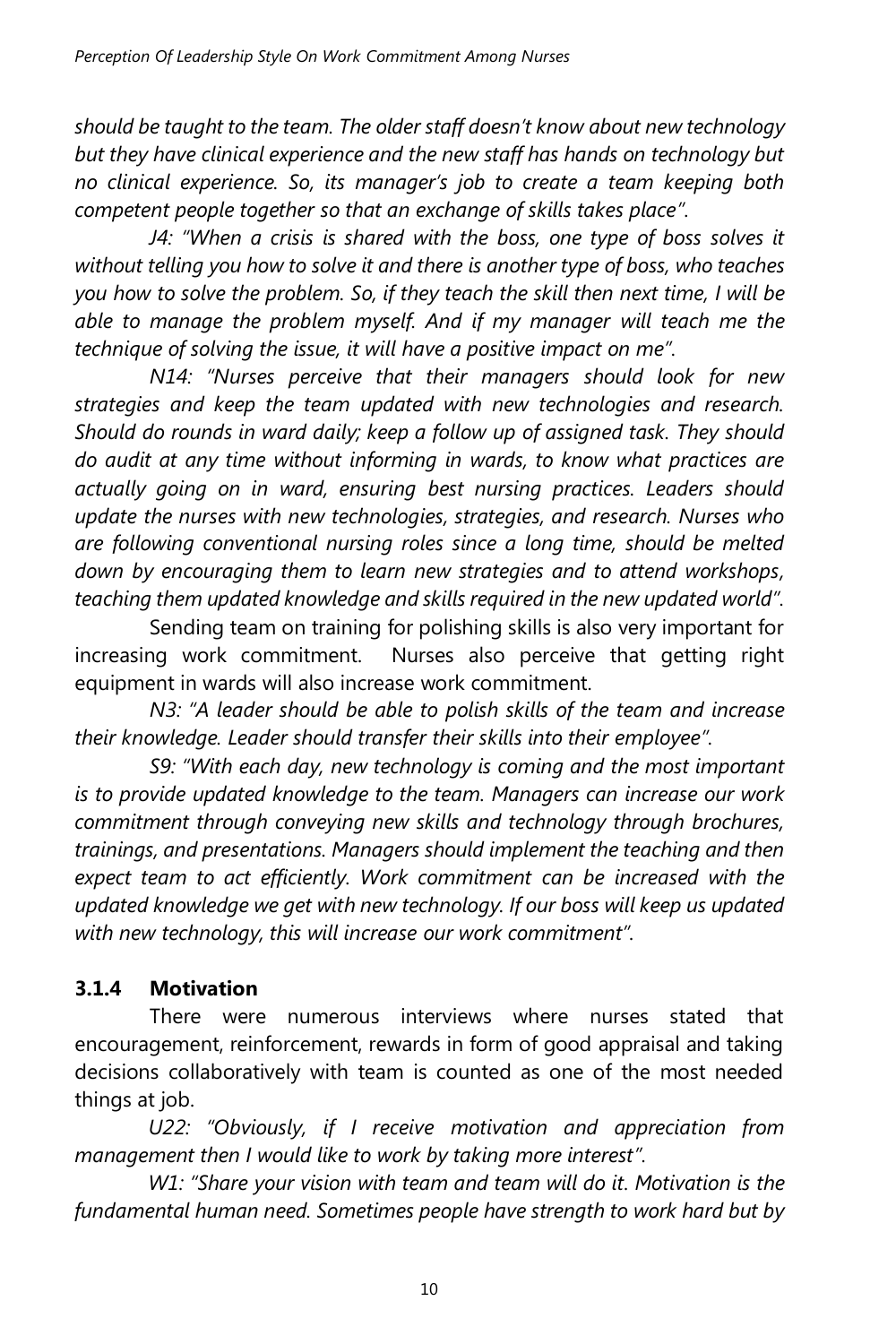*giving motivation the team will feel motivated and energetic. My manager once said: We are paying you just for the time you are giving us but the work that you do for patients with full heart and loyalty can't be rated, that reward will directly be given by Almighty to you. Managers can make nurses feel how noble we are by being a nurse. Give little celebrations, show nurses that it's a noble profession and show nurses are backbone then definitely nurses will intrinsically take ownership of the work. By giving encouraging words and confidence for a new initiative, the manager can definitely increase an employee's work commitment. But if no recognition will be given for doing a task in an innovative way then that person will never try to think out of the box, thinking last time my opinion wasn't acknowledged so this time I don't want to put efforts. Everyone works for salary, but through recognition, appreciation and rewards, the environment of*  working will turn healthy and every team member will feel competent and will *try to come up with good strategies".*

*S6: "Understand us, motivate, and encourage us, communicate, and give response nicely. Positive response is needed and is a requirement for every nurse. As nursing is a stressful job at times so boss should be very positive and helpful".*

 If managers will not provide space for innovation, then nurses will not be able to work with full heart. Managers should guide if anything goes wrong, rather than criticizing it harshly. Polite guidance effects very positively. Continuous taunting and criticism makes the worker feel demotivated. If manager start giving constructive feedback, then it will do wonders in an employee's work commitment. If employee brings a new idea or a good strategy, then it should definitely be acknowledged.

*S15: "Managers should appreciate and give rewards or incentive to their subordinates for increasing their motivation which can lead to increase their organizational commitment."*

### **3.1.5 Factors Influencing Work Commitment**

Communication is a key for increasing work commitment. Gone are the days when a boss could get work done with his bossy and arrogant attitude. Now, they need to work together as a team. Nurses feel that communication, appreciation, considering feedback while making a decision and respect plays a vital role in their work commitment.

*H5: "Initially boss was boss and no one could come and question the boss. But now managers don't behave in bossy way with their employees. Now that bossy way of communication has gone away. So, when your manager listens to you and communicates with you and is relax with you so I think worker can work comfortably. Communication increases work commitment and this can be done by considering employee's suggestion while making a decision".*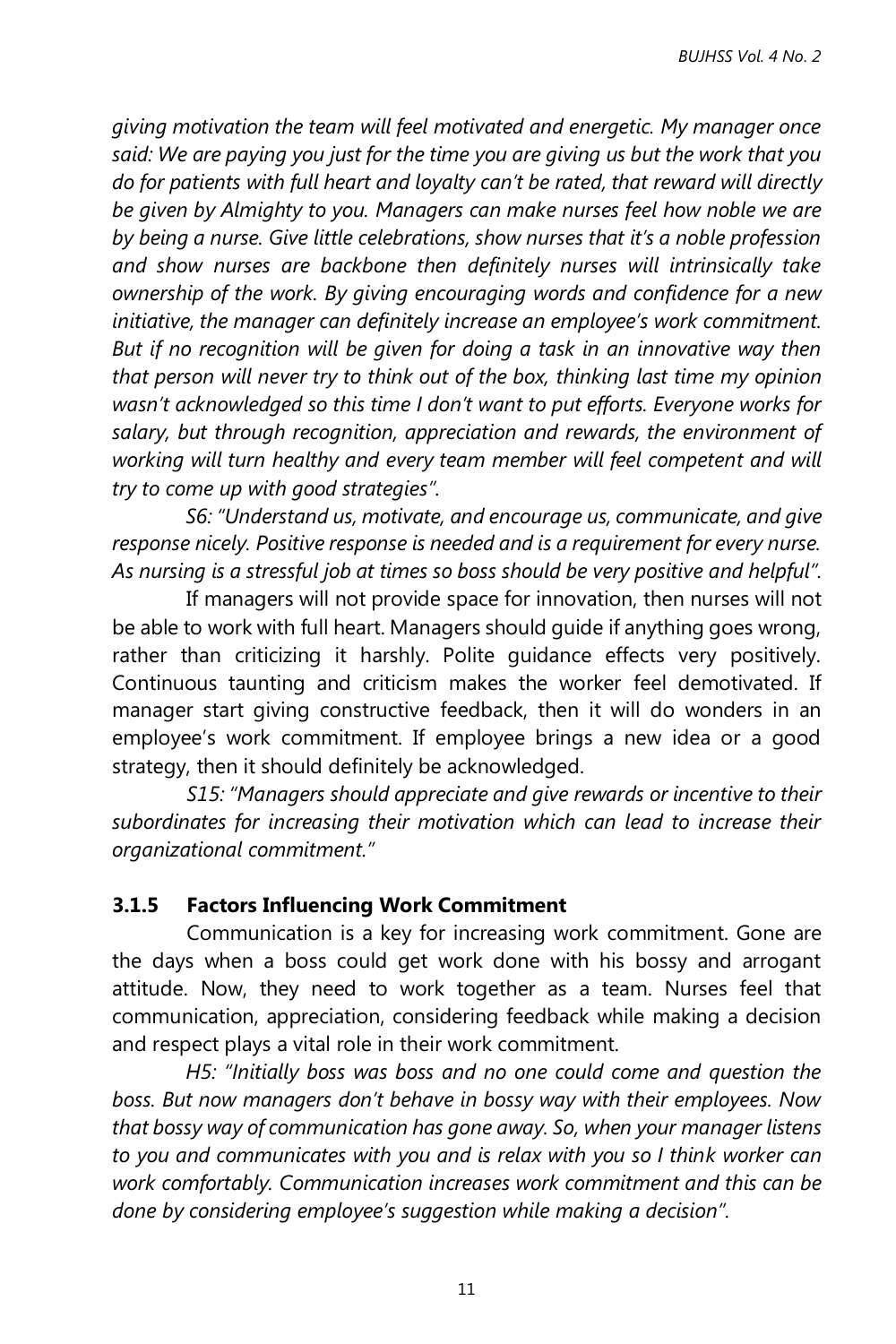*S9: "Appreciation is also very important for loyalty towards work. Appreciation don't need to be done through money but by giving best employee award or even putting name of the best service employee on the notice board, greeting or appreciation letter. These will help in increasing work commitment. If I get appreciation, I will surely give my 100% to my work. Manager should try to be nice rather than being harsh while getting work done. When salary increment is given according to good service then employee will surely give their 100% loyalty to the organization".*

 Respect, encouragement, and feedback will increase the work commitment. Salary matters as well. We, humans, need stimulus to work, and at work it can be given through opportunities for acquiring higher education, recreational activities, and motivation. If managers listen to prevailing issues of nurses, then this will increase work commitment. In addition, while making decisions, manager should consider suggestion of the team as well.

*M21: "There should be proper exchange of duties; managers should divide duties equally among nursing staff. They should proactively communicate with all staff and motivate them for their task and performance. Proactive communication is a lifetime relationship cycle between managers and their subordinates. This strategy uses to increase the loyalty of the staff".*

*3N: "Appreciation increment and promotion. These are few factors that will increase my work dedication. Also, if we get chance to go for higher studies then that will increase my dedication. If I tell my manager that I want to go for higher studies, then I should be appreciated towards it. These things will bring job security leading to increasing loyalty towards job. It's a benefit to both leader and employee".*

*I20: "A good leader should work with his sub-ordinates, share vision, goals and guide the change through inspiration and execution. This can increase his follower's commitment towards their work".* 

*Z22: "They should be more responsible and should always appreciate us*  for our work. They should allow us to participate in activities and medical *workshop. It will enhance our knowledge related to medical field, boost our confidence level, and also enhance our work commitment".* 

# **3.1.6 Nursing Background**

Nursing related expertise and knowledge should exist in the manager, it's important for a manager to have nursing background in order to understand prevailing issues, task, routine of a nurse. With nursing background, manager will be able to resolve patient's bed-side conflicts, keep a win-win situation and achieve goals.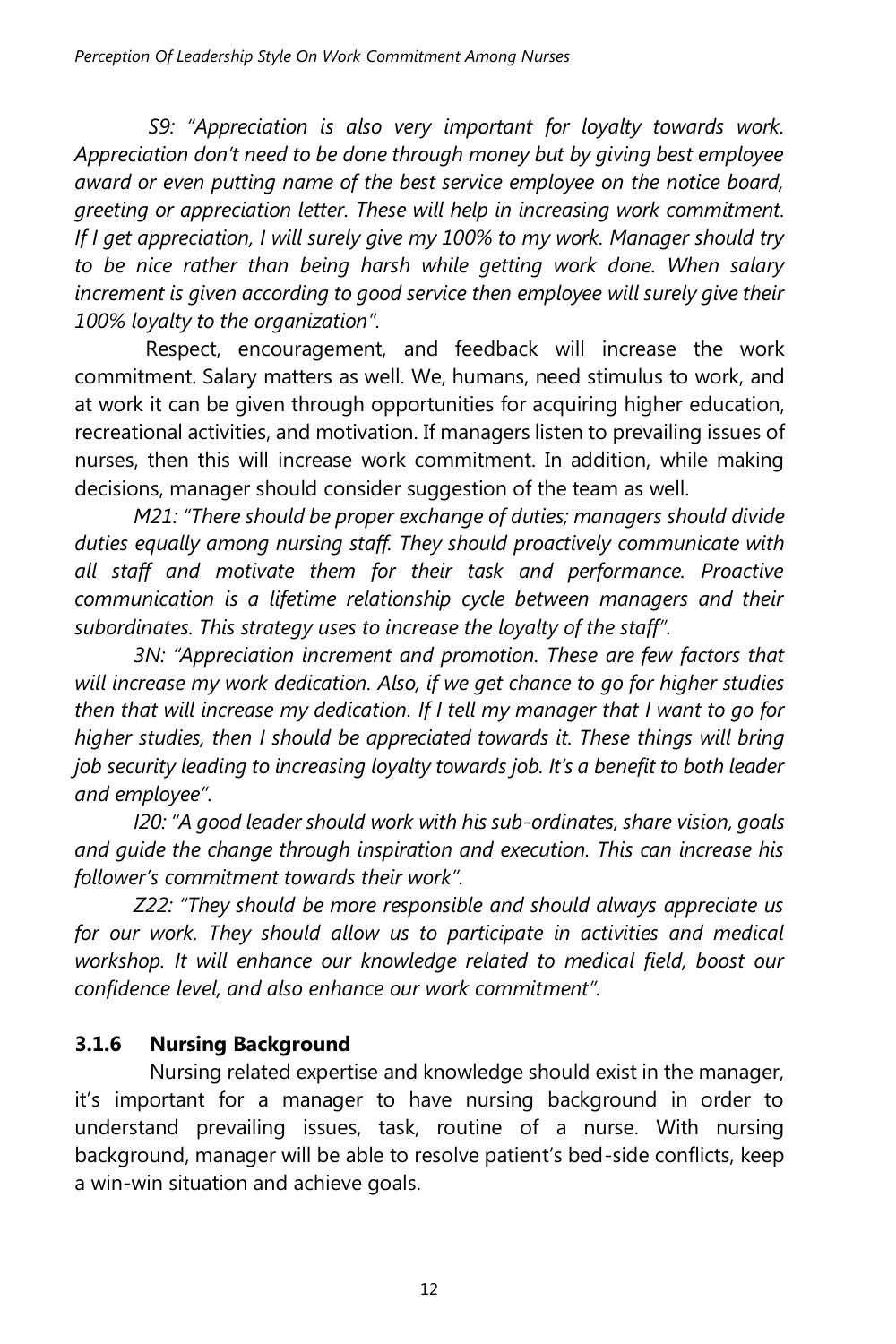*A11: "Managers should definitely be aware of patient-care related work. Incubation and all details should be known to the manager. It's always good to work with boss who is aware of details and has skills and is competent. Knowledge of nursing should exist, so that they can share their experience, help staff in problem, support staff and make the staff learn new ways to solve a crisis".*

*A13: "Manager who has nursing background knowledge and has the skills that are required, can be leader at any nursing institute, that manager won't have any insecurity. Knowledge is surely power. But managers who doesn't have nursing background, will avoid hiring competent staff in their team as they will have insecurity of getting replaced due to the nurse having competent nursing knowledge. Non-nursing background managers prefer hiding in their offices and not bothering about real ward issues. Such managers can never increase their team's work commitment, these managers will always be defensive of getting exposed and will always find the safe zone".*

*Z10: "A manager who is not from the same background of nursing will not at all be able to carry out the ward related task efficiently. At times we need help in the bedside area and if the manager will not have any nursing background then that manager will not be able to help the patient in crisis. So, it's important for the manager to have the same background so if there's a shortage of nurses in the ward then the manager can give a helping hand to the nurses, especially in times of crisis and emergency".*

*I20: "In the nursing field, a manager needs to know how important the nursing profession is. Manager should have a degree in the same. Follow up calls can be given to improve the quality care of patients. A manager should closely monitor these concerns and together with the team should pick one issue at a time and try to find ways to resolve the issue, in order to increase patient satisfaction".* 

### **4. DISCUSSION**

As the aim of our research was to scrutinize the perception of leadership style on work commitment among nurses to improve patient care and preserve dexterous nurses by increasing their commitment to their organization.

On the basis of analysis of the interview the data, we have found that leadership has a great impact to enhance the commitment of an employee toward their work, through different ways, which is emerged in the result of study. It has found that a good leader must showcase definite characteristics or traits that make him/her good leader and successful. During any negative situation, it is the actions of leaders which are examined by others, but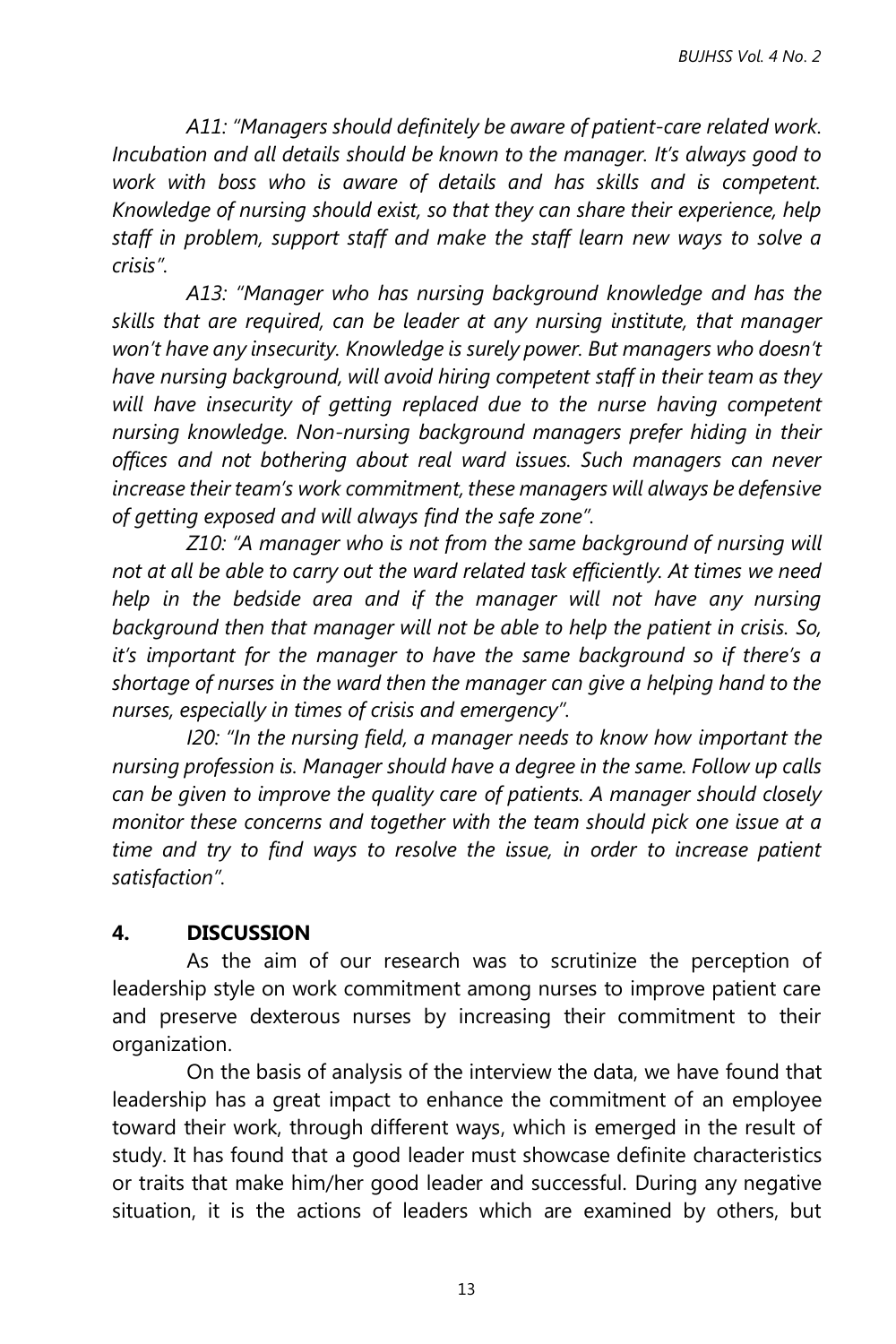throughout the life what other peoples remember are only their qualities. Because of such qualities their followers follow them for achieving same goals and they perceive their leaders as a Role-Model.

It is also found that now-a-days leaders play a part of both a learner and a teacher. They not only set goals, vision and strategies for the hospital or any other organization they also know how to keep morality and work together to make the organization stable. Leader's behavior, their response to individual and their communication style influenced the employee's performance. Most of the nurses have agreed to the fact that if they receive promotion, motivation, greetings, bonuses, or any other form of appreciation from their leaders then they take more interest in their work which ultimately increases their commitment to their job.

Our study supports the existing literature studies based on the leadership styles by proving the facts that the leadership perception among nurses affects their commitment, their empowerment and satisfaction with job. As shown in the study of Asiri et al. (2016) on the association of leadership styles and organizational commitment of nurses in health care setting that the leaders of nurses in healthcare sector plays a very significant role in raising their hospital environment, job commitment and motivation techniques by listening their queries and ideas and take them under consideration, which eventually keep nurses to remain stick to their job (Asiri et al., 2016).

Our results are also favored by earlier findings (See; Olu-Abiodun & Abiodun, 2017) that perception of leadership styles depends on the work arrangement of nurses and the findings showed that the managers or supervisor among nurses follows different leadership styles as per the requirement of change for nursing.

# **4.1 Strengths**

The strength of our research is that we focused on nurses and their perception related to their leaders, through asking their views about their daily experience and work with their leader and it's influenced on their commitment. The current study may increase the information of how perception of leadership style influenced work commitment and employee performance in healthcare sector**.** The findings of our study can be utilized for making decision to analyze situation of nurse's turnover. These finding can be implicated to make better environment of work to enhance the commitment level by satisfying all the nurses through trainings, workshops, rewards, and appreciation. Results also show that there is a strong impact of motivation and encouragement for enhancing employee's interest and performance. This study may increase knowledge of psychological needs of employees in terms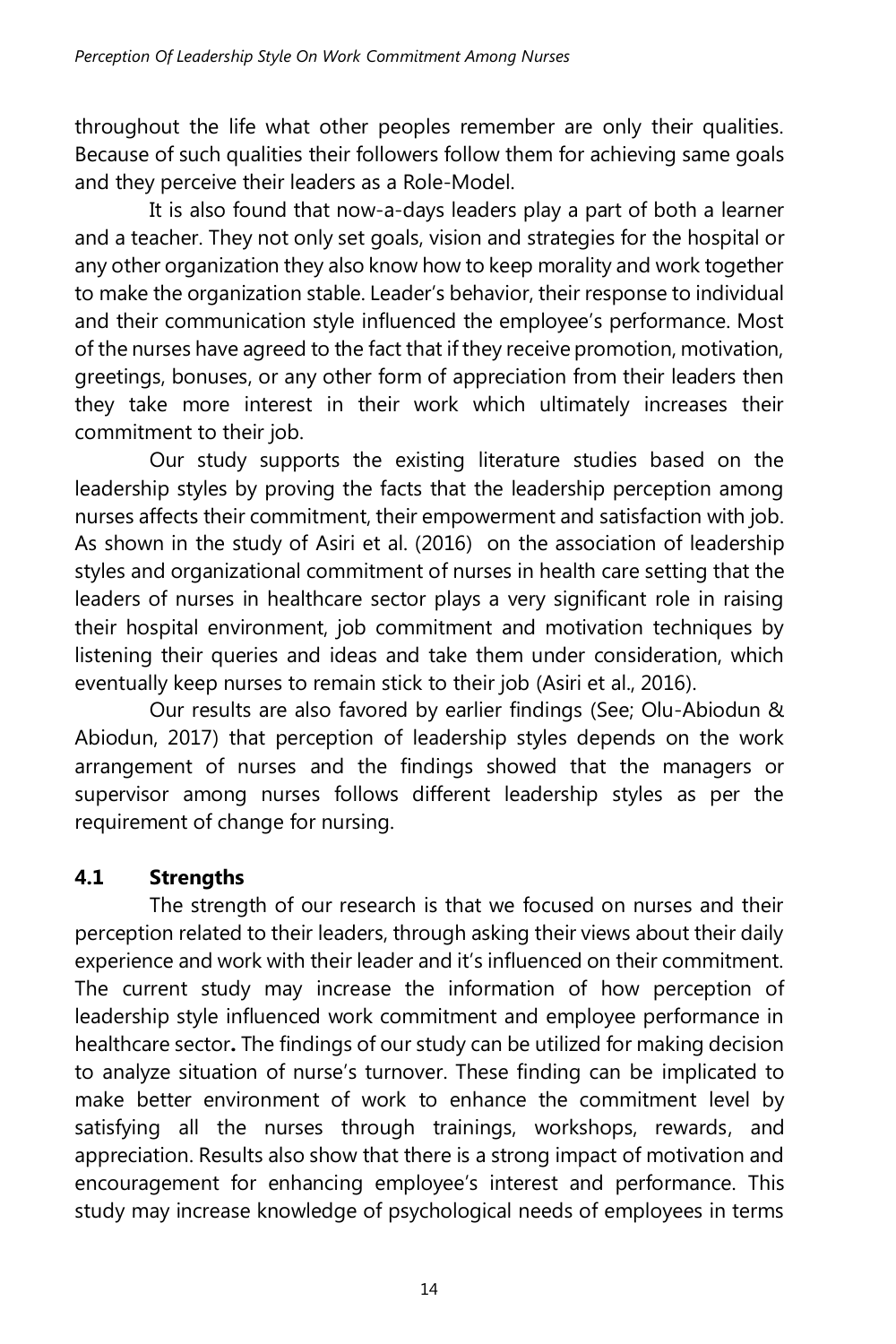of intrinsic and extrinsic rewards. This study gives brief information to leaders, managers, and sub-ordinates of organizations to make their relationship strong in terms of their professional work to reach their specific goal. Furthermore, this study will also be helpful for future studies by including other healthcare sectors to finding out the leadership perception among workers. As leaders guide their followers to know their psychological requirement and help them to reach their desired goals then it will also bring positive change in organization. This research would increase awareness about leadership in healthcare sector. Nurses will feel encouraged to do their job and pay full attention to patients in their respective hospital ensuring increasing their enthusiasm and building their trust upon their managers or leaders.

## **4.2 Limitations**

Limitations that require to be addressed are: as we did our research only on the nurses with in a context of a single hospital so the data of this study cannot be generalized on overall healthcare sector or any other organization. Our research study cannot employ all the approaches of leadership. The sample size of our study is small i.e., 22. There was some disturbance in one interview due to the surroundings in hospital. Due to the lack of time and material, our study is limited to very few aspects of leadership otherwise we could have described more aspects regarding leadership theories and approaches in our research, as we found very few research studies on Pakistan in healthcare sector with perception of leadership.

## **5. CONCLUSION**

Study was intended to attend to the perception of leadership style on work commitment among nurses working in a hospital in Pakistan. The verdict of this research recommends that leadership style deeply persuade work commitment among nurses. The study also shows the indispensable traits of leaders and how leaders can increase work commitment. Thus, the leadership style significantly mediates the work commitment. Overall, the results imply that the hospital guiding principle should be obliged to work on leadership styles of managers and nurse empowerment to enhance work commitment among nurses (Spence Laschinger, Finegan, & Shamian, 2002). An effective leadership style has to be adopted by Nursing managers. The perception of leadership style depends on the work setting and nursing qualification, which is associated with higher levels of job satisfaction (Skakon, Nielsen, Borg, & Guzman, 2010). The results of this study contribute to work commitment amid nurses in the hospital by modifying the role of managers on work loyalty among the nursing staff.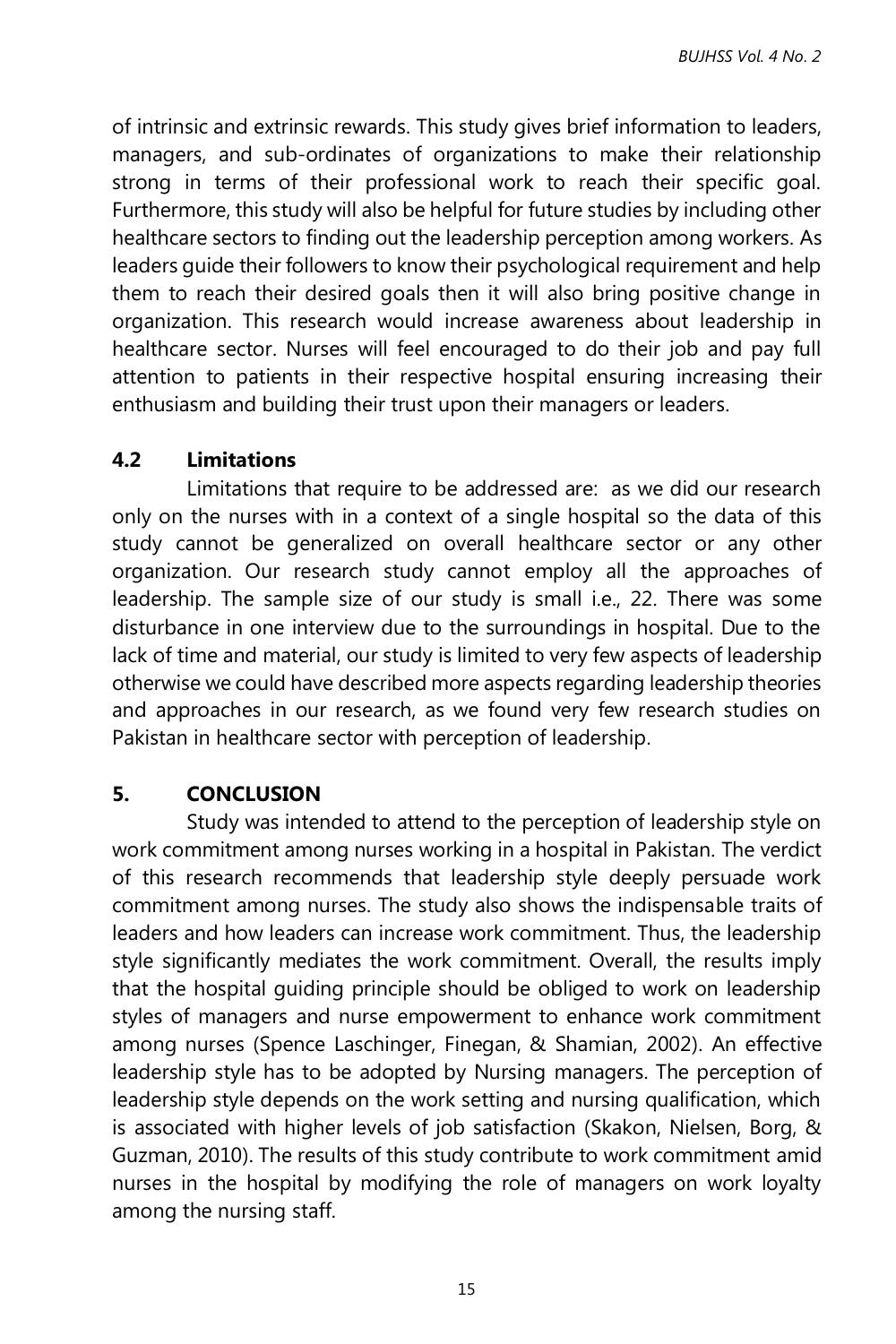## **References**

- Asiri, S. A., Rohrer, W. W., Al-Surimi, K., Da'ar, O. O., & Ahmed, A. (2016). The association of leadership styles and empowerment with nurses' organizational commitment in an acute health care setting: a crosssectional study. *BMC nursing, 15*(1), 1-10.
- Aziri, B. (2011). Job satisfaction: a literature review. *Management Research & Practice, 3*(4),17-37.
- Cowden, T., Cummings, G., & Profetto‐Mcgrath, J. O. A. N. N. E. (2011). Leadership practices and staff nurses' intent to stay: a systematic review. *Journal of nursing management, 19*(4), 461-477.
- Cummings, G. G., MacGregor, T., Davey, M., Lee, H., Wong, C. A., Lo, E., ... & Stafford, E. (2010). Leadership styles and outcome patterns for the nursing workforce and work environment: a systematic review. *International journal of nursing studies, 47*(3), 363-385.
- Gale, N. K., Heath, G., Cameron, E., Rashid, S., & Redwood, S. (2013). Using the framework method for the analysis of qualitative data in multidisciplinary health research. *BMC medical research methodology, 13*(1), 1-8.
- Gottfredson, R. K., & Aguinis, H. (2017). Leadership behaviors and follower performance: Deductive and inductive examination of theoretical rationales and underlying mechanisms. *Journal of organizational behavior, 38*(4), 558-591.
- Laschinger, H. K. S., Finegan, J., & Shamian, J. (2002). The impact of workplace empowerment, organizational trust on staff nurses' work satisfaction and organizational commitment. In Advances in health care management. Emerald Group Publishing Limited.
- Mahmood, A. (2015). Effects of Leadership styles on Organizational commitment in Public and Private sectors of Pakistan (Master's thesis, Universitetet i Agder; University of Agder).
- Ogola, M., Sikalieh, D., & Linge, T. (2017). The influence of intellectual stimulation leadership behavior on employee performance in SMEs in Kenya.
- Qian, J., Lu, Q., Tao, Y., & Jiang, Y. R. (2011). Vitreous and plasma concentrations of apelin and vascular endothelial growth factor after intravitreal bevacizumab in eyes with proliferative diabetic retinopathy. *Retina, 31*(1), 161-168.
- Ramamurthi, K., Vakilbashi, A., Rashid, S. Z. A., Mokhber, M., & Basiruddin, R. (2016). Impact of job stressors factors on employees' intention to leave mediated by job engagement and dispositional factors. *International Review of Management and Marketing, 6*(3),58-91.